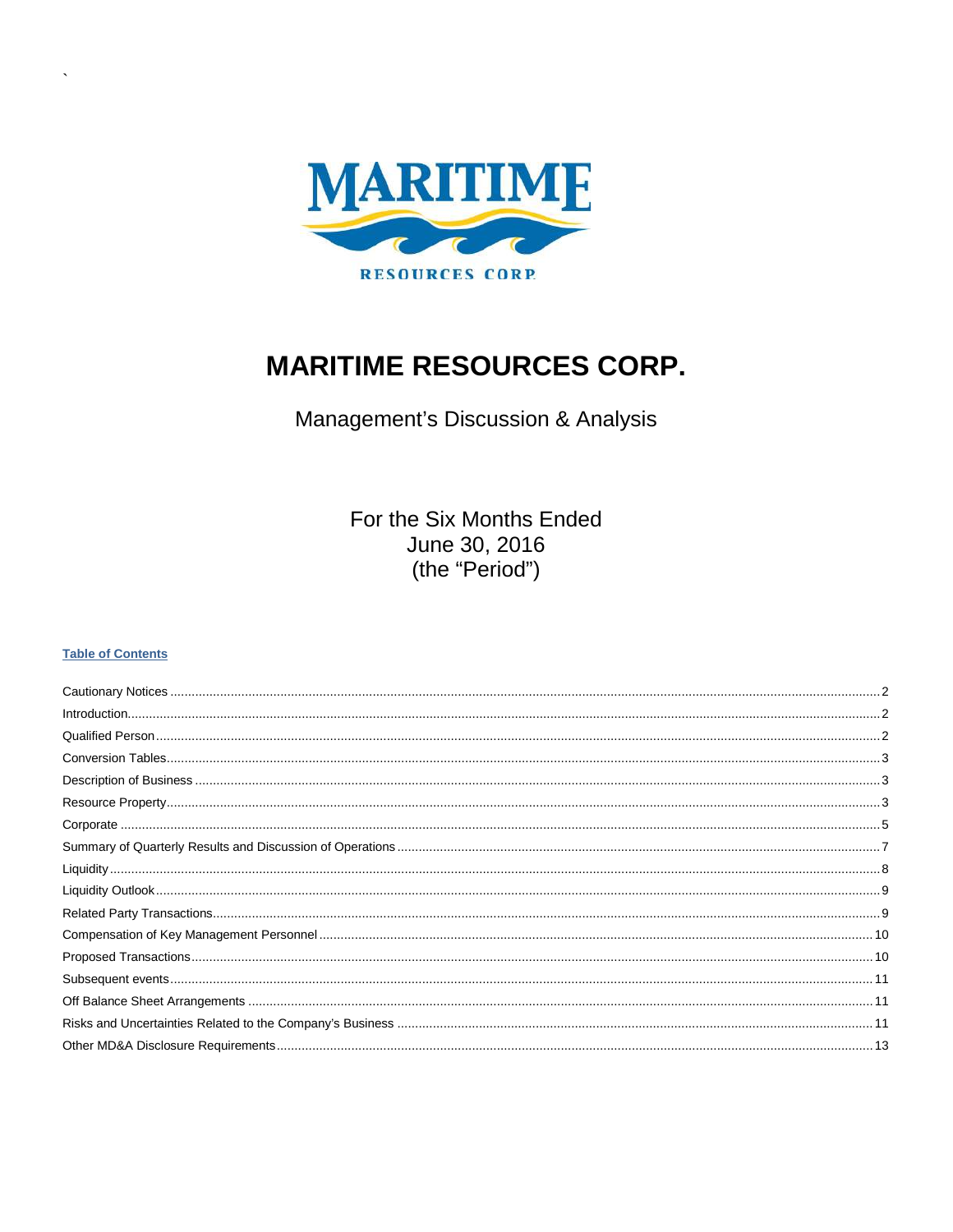## <span id="page-1-0"></span>**Cautionary Notices**

*The Company's financial statements for the six months ended June 30, 2016, and this accompanying Management's Discussion and Analysis ("MD&A") contain statements that constitute "forward-looking statements" within the meaning of National Instrument 51-102, Continuous Disclosure Obligations of the Canadian Securities Administrators. Forwardlooking statements often, but not always, are identified by the use of words such as "seek", "anticipate", "believe", "plan", "estimate", "expect", "targeting" and "intend" and statements that an event or result "may", "will", "should", "could", or "might" occur or be achieved and other similar expressions. Forward-looking statements in this MD&A include statements regarding the Company's future exploration plans and expenditures, the satisfaction of rights and performance of obligations under agreements to which the Company is a part, the ability of the Company to hire and retain employees and consultants and estimated administrative assessment and other expenses. The forward-looking statements that are contained in this MD&A involve a number of risks and uncertainties. As a consequence, actual results might differ materially from results forecasted or suggested in these forward-looking statements. Some of these risks and uncertainties are identified under the heading "Risks and Uncertainties Related to the Company's Business" in this MD&A. Additional information regarding these factors and other important factors that could cause results to differ materially may be referred to as part of particular forward-looking statements. The forward-looking statements are qualified in their entirety by reference to the important factors discussed under the heading "Risks and Uncertainties Related to the Company's Business" and to those that may be discussed as part of particular forward-looking statements. Forward-looking statements involve known and unknown risks, uncertainties, assumptions and other*  factors that may cause the actual results, performance or achievements of the Company to be materially different from any future results, performance or achievements expressed or implied by the forward-looking statements. Factors that *could cause the actual results to differ include market prices, exploration success, continued availability of capital and financing, inability to obtain required regulatory approvals, title to properties, and general market conditions. These statements are based on a number of assumptions, including assumptions regarding general market conditions, the timing and receipt of regulatory approvals, the ability of the Company and other relevant parties to satisfy regulatory*  requirements, the availability of financing for proposed transactions and programs on reasonable terms and the ability of *third-party service providers to deliver services in a timely manner. Forward-looking statements contained herein are made as of the date of this MD&A and the Company disclaims any obligation to update any forward-looking statements, whether as a result of new information, future events or results or otherwise. There can be no assurance that forwardlooking statements will prove to be accurate, as actual results and future events could differ materially from those anticipated in such statements. Accordingly, readers should not place undue reliance on forward-looking statements.*

#### <span id="page-1-1"></span>**Introduction**

The management's discussion and analysis ("MD&A" or "Report") of Maritime Resources Corp. (the "Company" or "Maritime") has been prepared by management in accordance with the requirements under National Instrument 51-102 as at August 16, 2016 (the "Report Date"), and provides comparative analysis of the Company's financial results for the Period. The following information should be read in conjunction with the Company's audited financial statement for the year ended December 31, 2015 and the Company's condensed interim financial statement for the period ended June 30, 2016 together with the notes thereto (collectively, the "Financial Statements").Unless otherwise indicated, all dollar amounts in this document are in Canadian dollars.

The Financial Statements, together with this MD&A, are intended to provide investors with a reasonable basis for assessing the financial performance of the Company as well as potential future performance, and are not necessarily indicative of the results that may be expected in future periods. The information in the MD&A may contain forwardlooking statements, and the Company cautions investors that any forward looking statements by the Company are not guarantees of future performance, as they are subject to significant risks and uncertainties that may cause projected results or events to differ materially from actual results or events. Please refer to the risks and cautionary notices of this MD&A. Additional information relating to the Company may be found on SEDAR at *[www.sedar.com](http://www.sedar.com/)*.

## <span id="page-1-2"></span>**Qualified Person**

Mr. Bernard Kahlert, P.Eng. is the qualified person under National Instrument 43-101, responsible for the technical information presented in this MD&A and the supervision of work done in association with the exploration and development programs in respect of the Company's exploration property.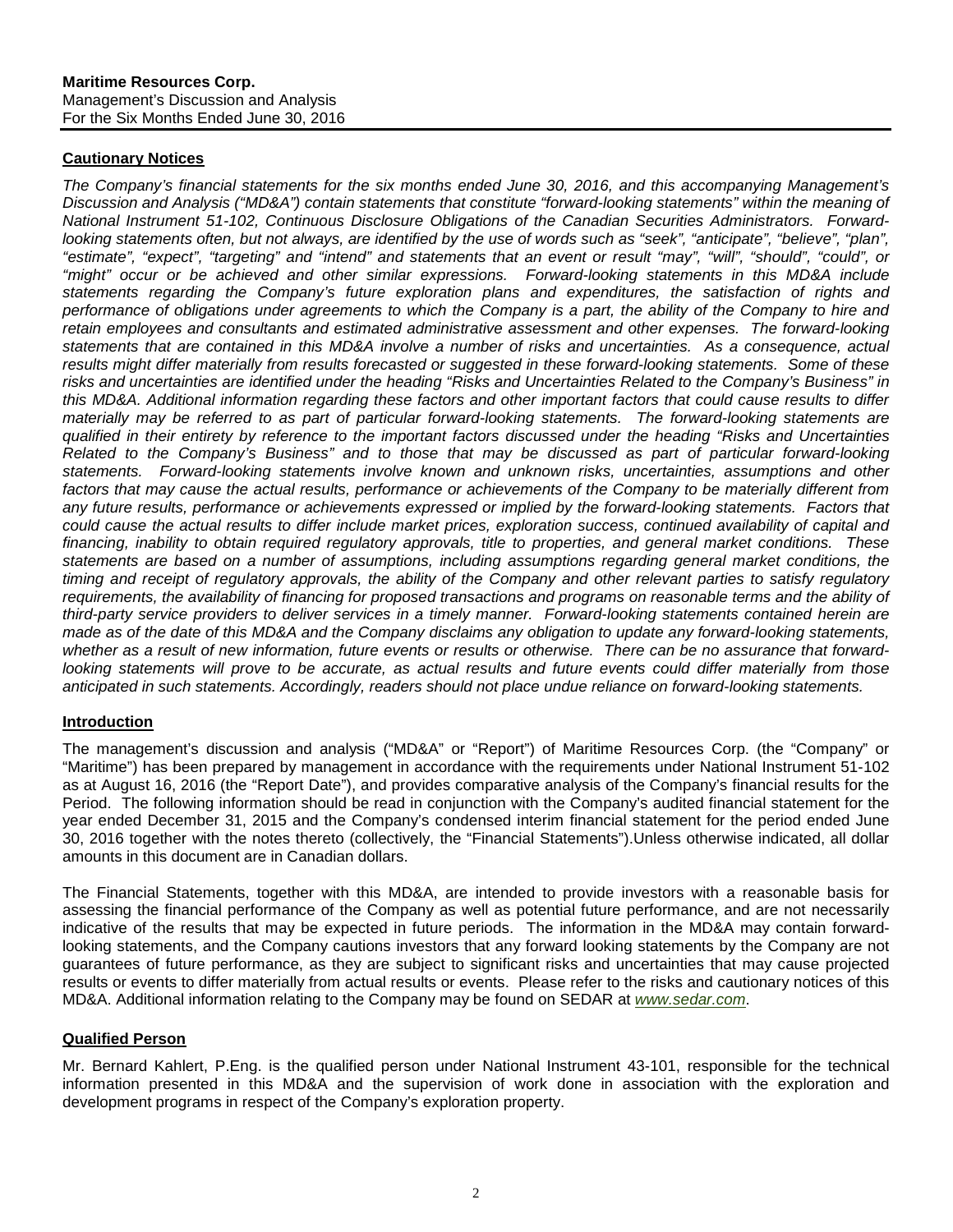## <span id="page-2-0"></span>**Conversion Tables**

For ease of reference, the following information is provided (www.onlineconversion.com):

| <b>Conversion Table</b> |               |           |                 |  |  |  |  |  |  |  |  |
|-------------------------|---------------|-----------|-----------------|--|--|--|--|--|--|--|--|
| <b>Imperial</b>         | <b>Metric</b> |           |                 |  |  |  |  |  |  |  |  |
| 1 Acre                  | $=$           | 0.404686  | <b>Hectares</b> |  |  |  |  |  |  |  |  |
| 1 Foot                  | $=$           | 0.304800  | <b>Metres</b>   |  |  |  |  |  |  |  |  |
| 1 Mile                  | $=$           | 1.609344  | Kilometres      |  |  |  |  |  |  |  |  |
| 1 Ton                   | $=$           | 0.907185  | Tonnes          |  |  |  |  |  |  |  |  |
| 1 Ounce (troy)/ton      | $=$           | 34.285700 | Grams/Tonne     |  |  |  |  |  |  |  |  |

|         | Precious metal units and conversion factors |            |             |     |          |      |     |                  |  |  |  |  |
|---------|---------------------------------------------|------------|-------------|-----|----------|------|-----|------------------|--|--|--|--|
| ppb     | - Part per billion                          |            | ppb         | $=$ | 0.0010   | ppm  | $=$ | $0.000030$ oz/t  |  |  |  |  |
| ppm     | - Part per million                          |            | 100 ppb     | $=$ | 0.1000   | ppm  | $=$ | $0.002920$ oz/t  |  |  |  |  |
| OZ.     | - Ounce (troy)                              | 10,000 ppb |             | $=$ | 10.0000  | ppm  | $=$ | $0.291670$ oz/t  |  |  |  |  |
| oz/t    | - Ounce per ton (avdp.)                     |            | ppm         | $=$ | 1.0000   | ug/g | $=$ | 1.000000 g/tonne |  |  |  |  |
| g       | - Gram                                      |            |             |     |          |      |     |                  |  |  |  |  |
| g/tonne | - gram per metric ton                       |            | oz/t        | $=$ | 34.2857  | ppm  |     |                  |  |  |  |  |
| mg      | - milligram                                 |            | 1 Carat     | $=$ | 41.6660  | mg/g |     |                  |  |  |  |  |
| kg      | - kilogram                                  |            | ton (avdp.) | $=$ | 907.1848 | kg   |     |                  |  |  |  |  |
| ug      | - microgram                                 |            | oz (troy)   | $=$ | 31.1035  | g    |     |                  |  |  |  |  |

## <span id="page-2-1"></span>**Description of Business**

The Company is a gold and base metals exploration company with a focus on Canadian mining opportunities. The Company is a reporting issuer in British Columbia and Alberta, and trades on the TSX Venture Exchange under the symbol MAE.

## <span id="page-2-2"></span>**Resource Property**

Maritime's Green Bay property in central Newfoundland and Labrador hosts the Company's gold and base metal deposits. The recently closed (2004) Hammerdown Mine includes the adjacent Rumbullion and Muddy Shag Gold deposits. The Orion Gold deposit is situated 1.5 kilometres to the Southwest and the Lochinvar base-precious metal deposit is located 1 kilometre East of Hammerdown. Maritime has been reviewing the setting of the gold deposits in the Hammerdown area to prepare conducting an exploration program to expand the gold resource adjacent to the known gold zones.

Pursuant to the Letter of Intent ("LOI") entered into with Rambler Metals and Mining Canada Limited on November 17, 2014, the Company is working with Rambler Canada Limited ("Rambler") in reviewing tender bids to conduct prefeasibility engineering and evaluation ('PFS') on the Hammerdown project. On May 9, 2016 the Company announced that it had entered into an Engineering, Evaluation and Services Agreement ("Agreement") with Rambler Metals and Mining PLC ("Rambler") to evaluate the economic potential of re-opening the past producing Hammerdown gold mine. WSP Consulting Engineers ("WSP"), based in Sudbury Ontario, was selected to provide a Pre-Feasibility Study for the Hammerdown gold deposit. A site visit with WSP was made in late June 2016 and work is underway.

There remains good exploration potential on the property which Maritime will continue to advance while Rambler focuses its efforts on the viability of restoring Hammerdown mine itself.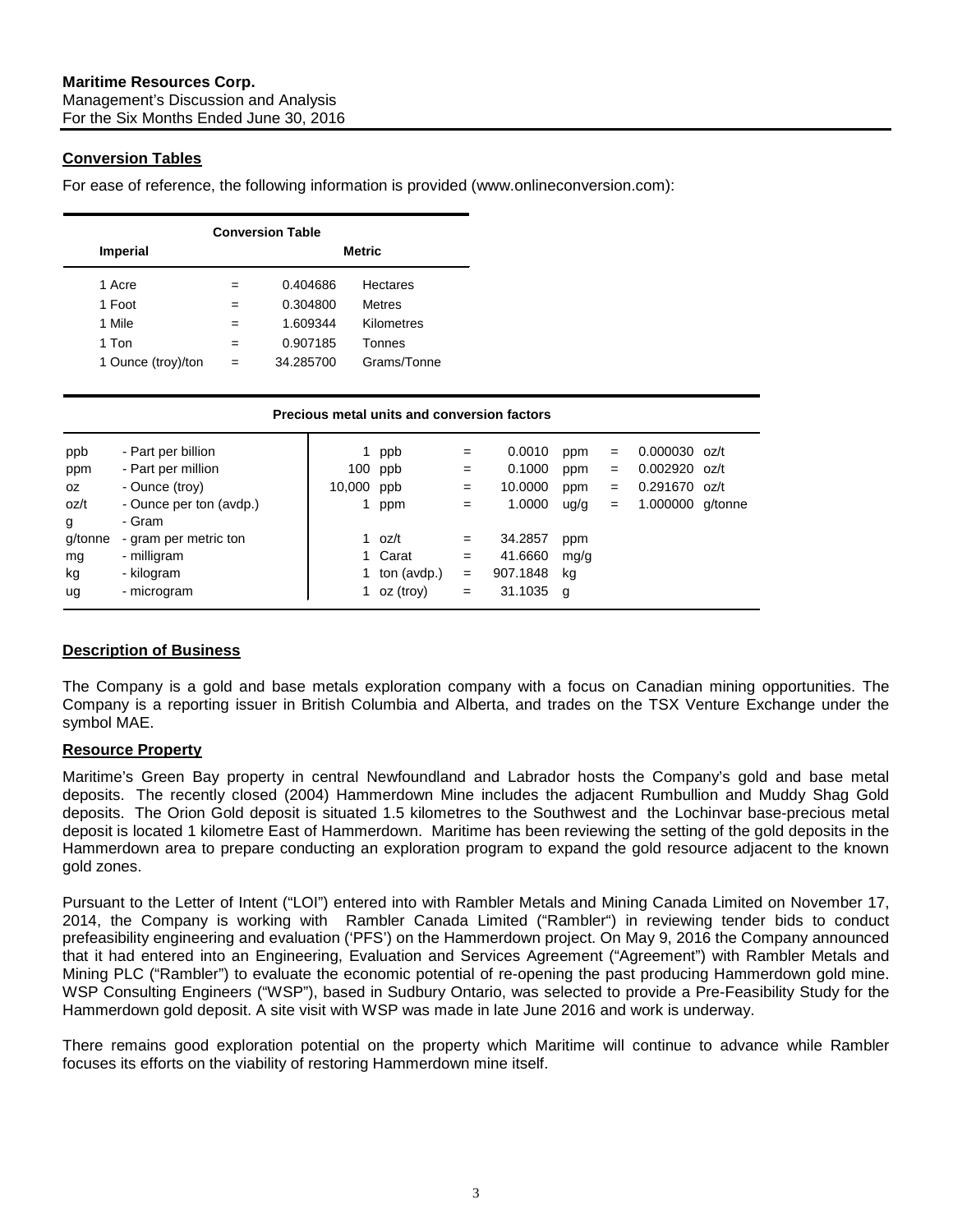#### During Fiscal 2015:

Extensive review of geological, geophysical and geochemical work over the large Green Bay property was undertaken as office study. It was determined that an area of high exploration potential covering about 1.5 square kilometres has not been surveyed in detail. This area, called the Rumbullion Extension, extends eastward from the Rumbullion reserve blocks to the eastern boundary of the Green Bay Property. A number of gold veins have been encountered during sporadic drilling here, but no detailed work was completed by Richmont Mines during mining operations at Hammerdown. Several high grade gold veins were encountered while drilling the Lochinvar base metal deposit and are open to drill testing at depth.

A program of 25 km line-cutting, EM surveying and 2000 metre follow-up drilling was prepared. Work permits were filed and granted. A proposal for government financial assistance under the new Mines Department Guidelines was presented and granted.

Preparations were also made to present on the Green Bay Gold project to investors, contractors and to meet different investor objectives. A number of presentations were made to potential investment groups such as major mining houses, mine investment brokerages and operating contractors.

#### During Fiscal 2016:

During the first half of 2016, several initiatives were commenced at Green Bay. To allow site studies, a new mining lease is required. To that extent, quotes were requested from surveyors to undertake the survey and application of this lease. Discussions were held with environmental consultants to undertake wildlife and water studies. Permitting to reopen the Hammerdown Portal for bulk sampling underground was also initiated.

New annual work permits were applied for and granted. A 2016 Junior Exploration Assistance ("JEA") grant for exploration support was also applied for and granted. Is it possible for the Company to recover up to \$150,000 in 2016 exploration expenditures, if over \$300,000 is expended. A new exploration program to cover assessment requirements of close to \$100,000 was also planned for the latter half of 2016.

|                                        | June 30, 2016   | December 31, 2015 |
|----------------------------------------|-----------------|-------------------|
| Balance at the beginning of the period | \$<br>4,924,533 | \$<br>4,798,178   |
| Exploration costs:                     |                 |                   |
| Drilling                               | 1.950           | 3,900             |
| Geology and report writing             | 82,562          | 113,741           |
| Property                               | 55,250          | 34,542            |
| Other                                  |                 | 2,110             |
|                                        | 139,762         | 154,293           |
| Less:                                  |                 |                   |
| Recoveries & Grants                    |                 | (27, 938)         |
| Net additions                          | 139,762         | 126,355           |
| Balance at the end of the period       | \$<br>5,064,295 | \$<br>4,924,533   |

Expenditures incurred on the Green Bay property during the periods ended June 30, 2016 and December 31, 2015 are as follows: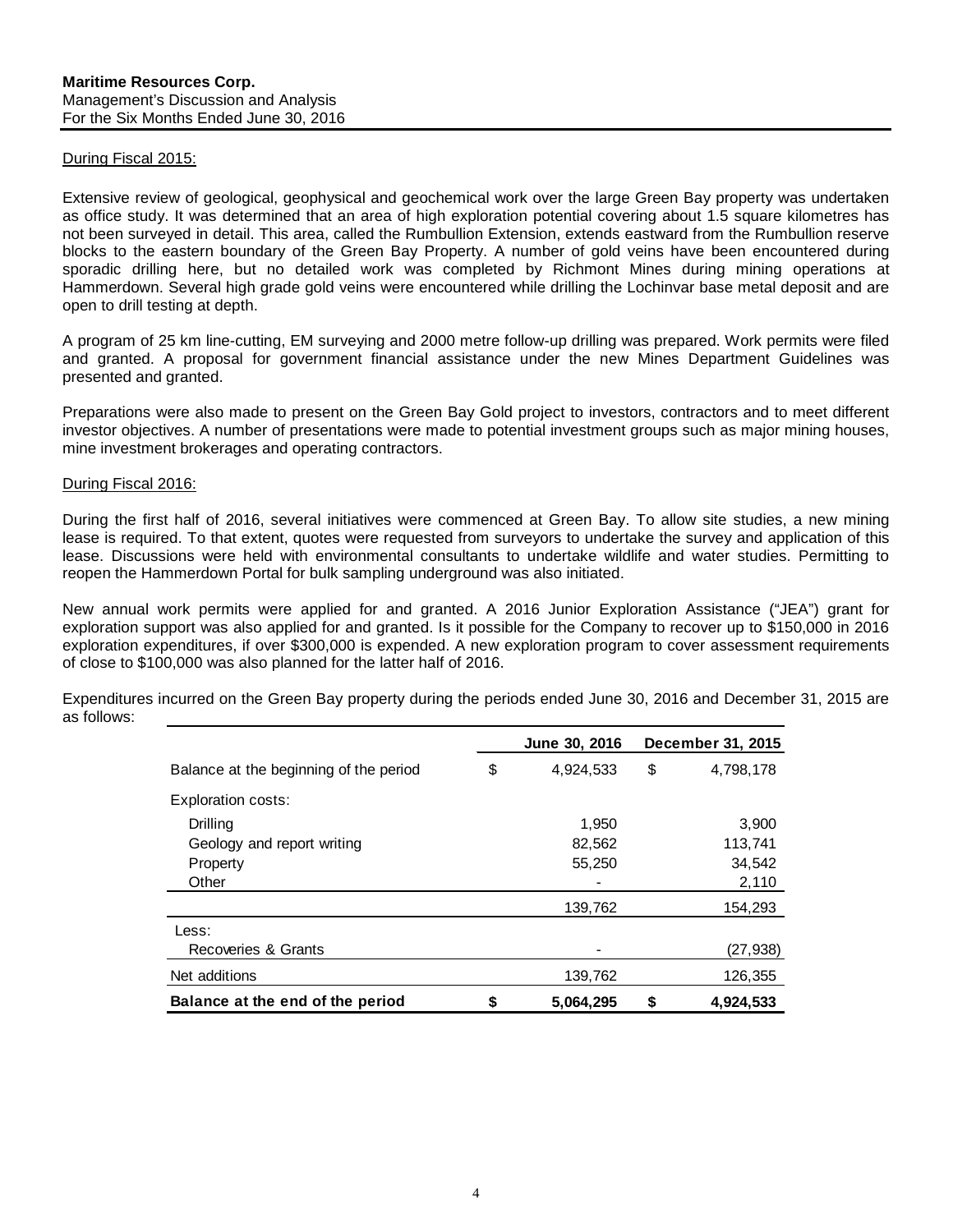## <span id="page-4-0"></span>**Corporate**

#### *Securities*

The Company has completed financings and closed, during the Period, on a total of \$985,500, which it plans to use towards general working capital and activity at the Green Bay Property.

## *November 5, 2015: Private Placement (Offering)*

On November 5, 2015 the Company announced a private placement coupled with streaming royalties, to raise up to \$1,500,000 (the "Offering") by way of non-brokered private placement of units ("Equity Units") coupled with a streaming Royalty ("Royalty Units") that will return 100% of the original investment made pursuant to the Offering to investors, which streaming Royalty is to be paid out of production from the Company's Green Bay project ("Project"). As a condition of the Offering, all participants acquiring Equity Units will be required to acquire an equal number of Royalty Units, at a total combined price of \$0.15. The Offering is comprised of up to 10,000,000 Equity Units at \$0.14 per Equity Unit, with each Equity Unit consisting of one common share and on half of one non-transferable share purchase warrant ("Warrant"). Each whole Warrant attached to the Equity Units will entitle the holder to purchase one additional common share at a price of \$0.20 per common share for 36 months following closing. The Royalty Units will have a price of \$0.01 per Royalty Unit, and, subject to written consent of the Company, may be assigned or transferred in their entirety only. Total royalties payable from the Royalty Units ("Royalty Payment") will be capped at an amount equal to 100% of the total Offering, with Royalty Payments being made annually beginning on the first anniversary of the date of commencement of commercial production for the Project. Royalty Payments will be funded solely from 10% of annual net cash flow from the Project, with net cash flow representing net production revenues realized from the Project after deduction all Project operating and debt servicing costs. At the option of the Company, Royalty Payments will be paid either in cash or in gold. Finders' fees in cash or Equity Units together with Finder/Broker Warrants, which will have the same terms as the Warrants attached to the Equity Units, may be payable on a portion of the placement to finders or brokers who assist in the placement, in accordance with applicable securities laws.

The first tranche closed on February 12, 2016 for gross proceeds of \$195,000, pursuant to which the Company issued the following:

- o 1,300,000 common shares
- o Warrants allowing for the purchase up to, in the aggregate, 650,000 common shares at \$0.20 per common share until February 12, 2019
- o 1,300,000 Royalty Units

In connection with the Offering, finders' fees of \$14,625 were paid and 97,500 finders' warrants ("Broker Warrants") were issued, with the Brokers Warrants having the same terms as the Warrants.

## *April 18, 2016: Private Placement (Second Offering)*

On April 18, 2016, the Company announced a second private placement coupled with streaming royalties, to raise up to \$2,000,000 (the "Second Offering") by way of non-brokered private placement of units ("Second Equity Units") coupled with a streaming Royalty ("Second Royalty Units") that will return 100% of the original investment made pursuant to the Second Offering to investors, which streaming Royalty is to be paid out of production from the Project. As a condition of the Offering, all participants acquiring Second Equity Units will be required to acquire an equal number of Second Royalty Units, at a total combined price of \$0.15. The Second Offering is comprised of up to 13,500,000 Second Equity Units at \$0.14 per Second Equity Unit, with each Second Equity Unit consisting of one common share and on half of one non-transferable share purchase warrant ("Second Warrant"). Each whole Second Warrant attached to the Second Equity Units will entitle the holder to purchase one additional common share at a price of \$0.20 per common share for 36 months following closing. The Second Royalty Units will have a price of \$0.01 per Second Royalty Unit, and, subject to written consent of the Company, may be assigned or transferred in their entirety only. Total royalties payable from the Second Royalty Units ("Second Royalty Payment") will be capped at an amount equal to 100% of the total Second Offering, with Second Royalty Payments being made annually beginning on the first anniversary of the date of commencement of commercial production for the Project. Second Royalty Payments will be funded solely from 10% of annual net cash flow from the Project, with net cash flow representing net production revenues realized from the Project after deduction all Project operating and debt servicing costs. At the option of the Company, Second Royalty Payments will be paid either in cash or in gold. Finders' fees in cash or Second Equity Units together with finder/broker Warrants ("Finder/Broker Warrants"), which will have the same terms as the Second Warrants attached to the Second Equity Units, may be payable on a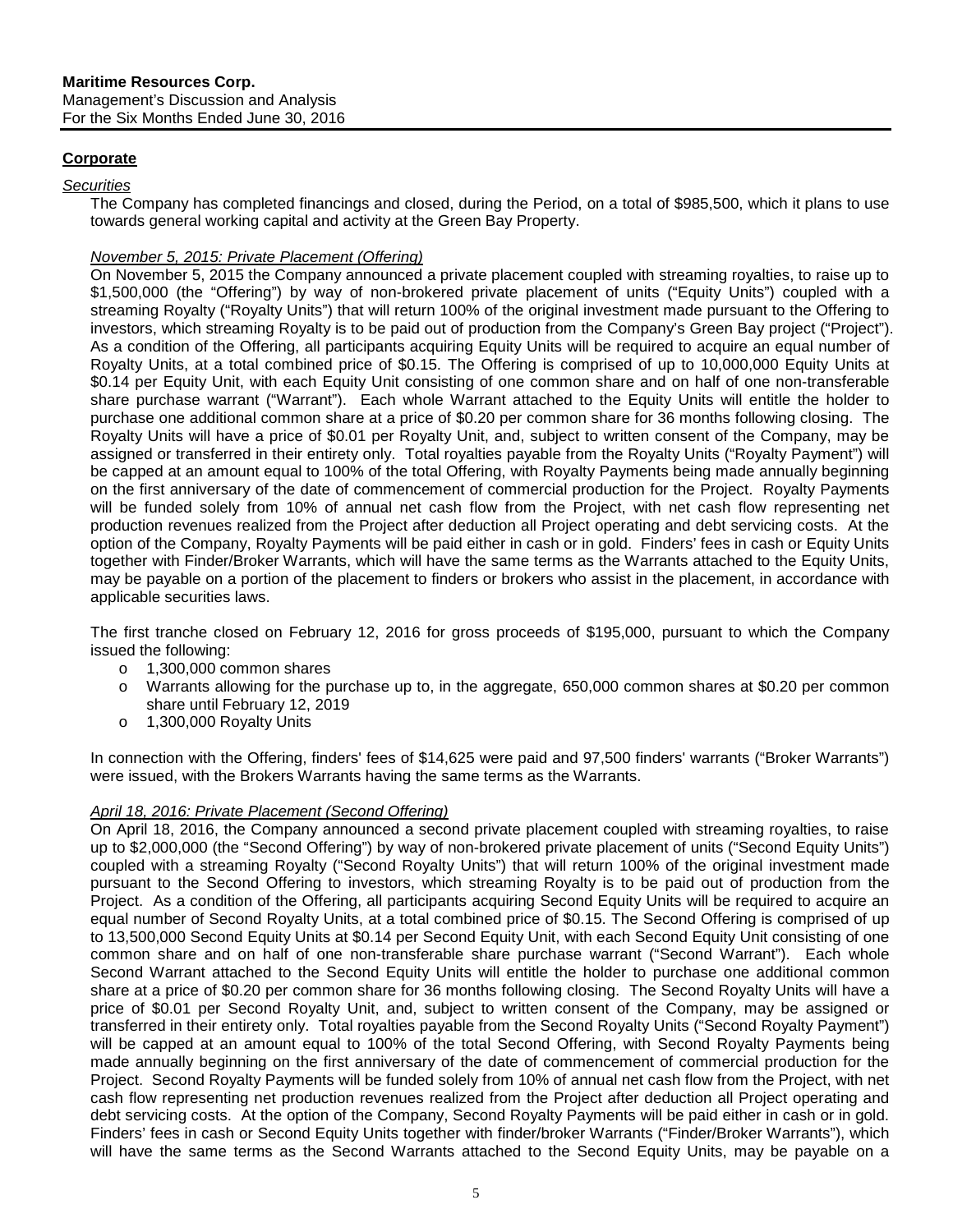portion of the placement to finders or brokers who assist in the placement, in accordance with applicable securities laws.

On April 22, 2016, the Company closed a portion of the Second Offering, for gross proceeds of \$790,500, pursuant to which it issued the following:

- o 5,270,000 common shares
- o Second Warrants allowing for the purchase up to, in the aggregate, 2,635,000 common shares at \$0.20 per common share until April 22, 2019
- o 5,270,000 Second Royalty Units

In connection with this closed portion of the Second Offering, finders' fees of \$57,431 were paid and 382,875 Finder/Broker Warrants were issued, with the Finder/Broker Warrants having the same terms as the Second **Warrants** 

#### In connection with the placement the Company received, prior to June 30, 2016, a total of \$60,025. *April 26, 2016: Increase of April 18, 2016 Private Placement (Second Offering Increase)*

On April 26 2016, the Company announced an increase, subject to regulatory approval, of up to 20% (a further \$400,000) to the Second Offering (the "Second Offering Increase"). The Second Offering Increase did not close.

#### *June 17, 2016: Private Placement ("Third Offering")*

On June 17, 2016, the Company announced a third private placement coupled with streaming royalties, to raise up to \$2,250,000 (the "Third Offering") by way of non-brokered private placement of units ("Third Equity Units") coupled with a streaming Royalty ("Third Royalty Units") that will return 100% of the original investment made pursuant to the Third Offering to investors, which streaming Royalty is to be paid out of production from the Project. As a condition of the Third Offering, all participants acquiring Third Equity Units will be required to acquire an equal number of Third Royalty Units, at a total combined price of \$0.15. The Third Offering is comprised of up to 15,000,000 Third Equity Units at \$0.14 per Third Equity Unit, with each Third Equity Unit consisting of one common share and on half of one non-transferable share purchase warrant ("Third Warrant"). Each whole Third Warrant attached to the Third Equity Units will entitle the holder to purchase one additional common share at a price of \$0.20 per common share for 36 months following closing. The Third Royalty Units will have a price of \$0.01 per Third Royalty Unit, and, subject to written consent of the Company, may be assigned or transferred in their entirety only. Total royalties payable from the Third Royalty Units ("Third Royalty Payment") will be capped at an amount equal to 100% of the total Second Offering, with Third Royalty Payments being made annually beginning on the first anniversary of the date of commencement of commercial production for the Project. Third Royalty Payments will be funded solely from 10% of annual net cash flow from the Project, with net cash flow representing net production revenues realized from the Project after deduction all Project operating and debt servicing costs. At the option of the Company, Third Royalty Payments will be paid either in cash or in gold. Finders' fees in cash or Third Equity Units together with finder/broker Warrants ("Finder/Broker Warrants"), which will have the same terms as the Third Warrants attached to the Second Equity Units, may be payable on a portion of the placement to finders or brokers who assist in the placement, in accordance with applicable securities laws.

#### *April 6, 2016: Option and Share Purchase Agreement with Commander*

On April 6, 2016 the Company amended the terms of the Option and Share Purchase Agreement with Commander. Pursuant to the amended Option and Share Purchase Agreement, Maritime will identify third parties to purchase an initial 2,000,000 shares at a price of \$0.14 per share on or before August 31, 2016 (the "Initial Sale"), of which 1,000,000 shares must be purchased before April 30, 2016 (completed). Provided that the Initial Sale is completed by August 31, 2016, Maritime will have the option to identify third party purchasers to purchase an additional 2,000,000 shares every 6 months over the next 18 months at escalating prices of \$0.21, \$0.25, and \$0.30 per share. The final two option prices are further subject to the price being the greater of the option price or 85% of the volume weighted average price of the common shares for the 10 trading days immediately preceding the applicable option exercise date. Any shares not purchased in a particular option exercise period are carried forward one time to the next exercise period at the higher exercise price, provided that a minimum of 500,000 shares have been purchased in the preceding period. The Voting Trust Agreement remains in full force and effect for the duration of the Option and Share Purchase Agreement, as amended. Any shares not purchased pursuant to the terms of the Option and Share Purchase Agreement, as amended, will automatically be released from the provisions of the Voting Trust Agreement.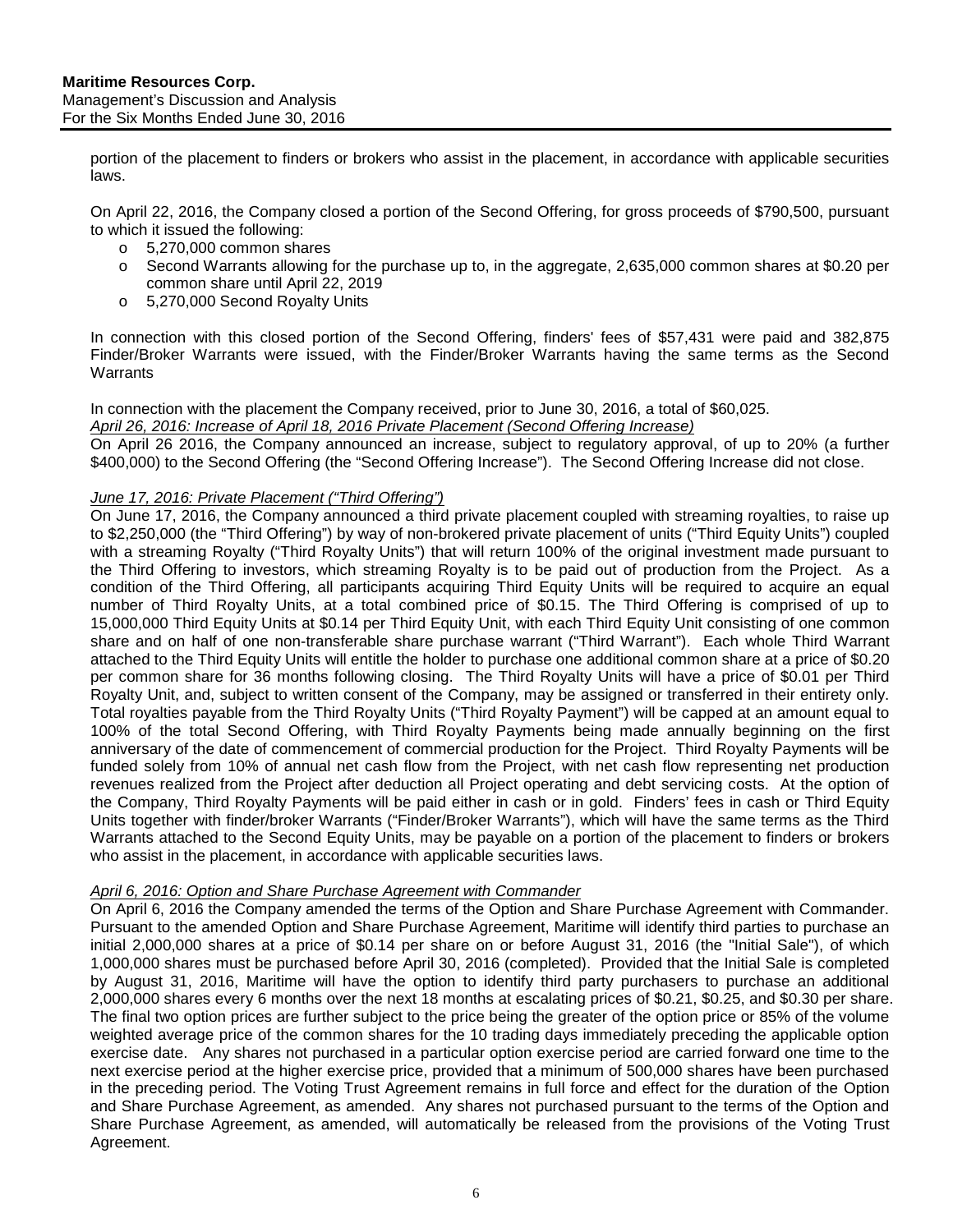### *Other*

On May 9, 2016 the Company announced that it had entered into an Engineering, Evaluation and Services Agreement ("Agreement") with Rambler Metals and Mining PLC ("Rambler") to evaluate the economic potential of re-opening the past producing Hammerdown gold mine. Under the terms of the Agreement, the companies will work together and appoint an independent qualified third party consultant (the "Consultant") to prepare and complete a pre-feasibility study (the "Study"), funded by Maritime. The Study will evaluate the mineral reserves available on the property. Should a positive economic analysis and a production decision, by the Board of Directors of Maritime, be determined, the two companies will then negotiate mutually agreeable management services and toll milling agreements that will see Rambler assist Maritime in the process of re-opening the old Hammerdown mine. Throughout the process the Green Bay Property will remain 100% owned by Maritime along with all rights to continue exploring the land package. In order to assist Maritime and the management team in advancing the Hammerdown project pursuant to this Agreement, Rambler has agreed to vote all its common shares of Maritime in favour of management during the terms of the Agreement.

On May 16, 2016, the Company announced that a Prefeasibility Study ("PFS") has been initiated on the Company's Hammerdown, Rumbullion and Orion gold deposits that forms the basis of the Green Bay Property resource portfolio located in Newfoundland and Labrador, Canada. The PFS will be conducted on the NI 43-101 mineral resource estimate completed in May 2013 that contained a mineral resource estimate in excess of 425,000 ounces of gold in the Measured and Indicated categories and in excess of 660,000 ounces in the Inferred category, both at a 3 g/t cut-off grade. The estimate was compiled by Tetra Tech of Ontario. The resource is shown in various cut-off grades in the table below. Maritime has engaged independent third party engineering firm WSP Canada Inc. ("WSP") to complete the PFS and evaluate the mining potential of the past producing Hammerdown deposit. The economic assessment and prefeasibility engineering is estimated to be completed by the fourth quarter 2016.

## <span id="page-6-0"></span>**Summary of Quarterly Results and Discussion of Operations**

The selected information set out below has been gathered from the most recent eight quarterly financial statements for each respective financial period and is based on IFRS and Canadian GAAP.

|                                            |    | <b>Jun. 30</b><br>2016 | Mar 31<br>2016 | <b>Dec 31</b><br>2015 |      | Sept 30<br>2015 |   | <b>Jun. 30</b><br>2015 | <b>Mar 31</b><br>2015 |                 | Dec. 31<br>2014 |               | Sep. 30<br>2014 |
|--------------------------------------------|----|------------------------|----------------|-----------------------|------|-----------------|---|------------------------|-----------------------|-----------------|-----------------|---------------|-----------------|
| <b>Exploration and evaluation assets</b>   | \$ | 5.064.295 \$           | 4.991.773 \$   | 4,924,533             | S    | 4,893,179       | S | 4,878,826              | S                     | 4.860.054       | S               | 4,798,178 \$  | 4.777.605       |
| <b>Financing expense</b>                   | \$ | 8.392 \$               | 8.850 \$       | 19.133 \$             |      | 16.174 \$       |   | 15.999 \$              |                       | 15.824 \$       |                 | 6.996 \$      |                 |
| G&A (incl. share based compensation)       |    | 274.763 \$             | 124.977 \$     | 306.808 \$            |      | 146.410 \$      |   | 88,687 \$              |                       | 135.170 \$      |                 | 97,012 \$     | 63,951          |
| Share-based payments                       |    | $1.264$ \$             | $1.212$ \$     | 158.761 \$            |      |                 |   | 130 \$                 |                       | 27.032 \$       |                 | 19,298 \$     | 1,417           |
| Adjusted G&A (net of share based payments) | S  | 273.499 \$             | 123.765 \$     | 148.047               | - \$ | 146.410 \$      |   | 88.557 \$              |                       | 107.138 \$      |                 | 77.714 \$     | 62,534          |
| Deferred Tax Recovery (expense)            |    | $\blacksquare$         |                |                       |      |                 |   |                        |                       |                 | \$              | 14.350 \$     |                 |
| Loss and comprehensive loss                | \$ | $(274, 763)$ \$        | (124,977) \$   | (306,808)             | S.   | $(146, 410)$ \$ |   | (88, 687)              | - \$                  | $(135, 170)$ \$ |                 | $(82,660)$ \$ | (63, 951)       |
| Loss per share                             |    |                        |                |                       |      |                 |   |                        |                       |                 |                 |               |                 |
| -basic and diluted                         | £. | $(0.006)$ \$           | $(0.003)$ \$   | $(0.019)$ \$          |      | $(0.004)$ \$    |   | $(0.002)$ \$           |                       | $(0.004)$ \$    |                 | $(0.016)$ \$  | (0.002)         |

## **Non-IFRS Financial Measures**

Due to the adoption of the accounting standard for share-based payments, the Company's general and administrative quarterly expenses have fluctuated significantly. The granting and vesting of stock options is at the discretion of the Board of Directors and the resulting expenses do not reflect the normal operations of the Company. The Company has included "adjusted general and administrative expenses" without the share-based payments to be more reflective of normal operations. This financial measurement does not have any standardized meaning prescribed by IFRS and may not be comparable to similar measures presented by other corporations or entities.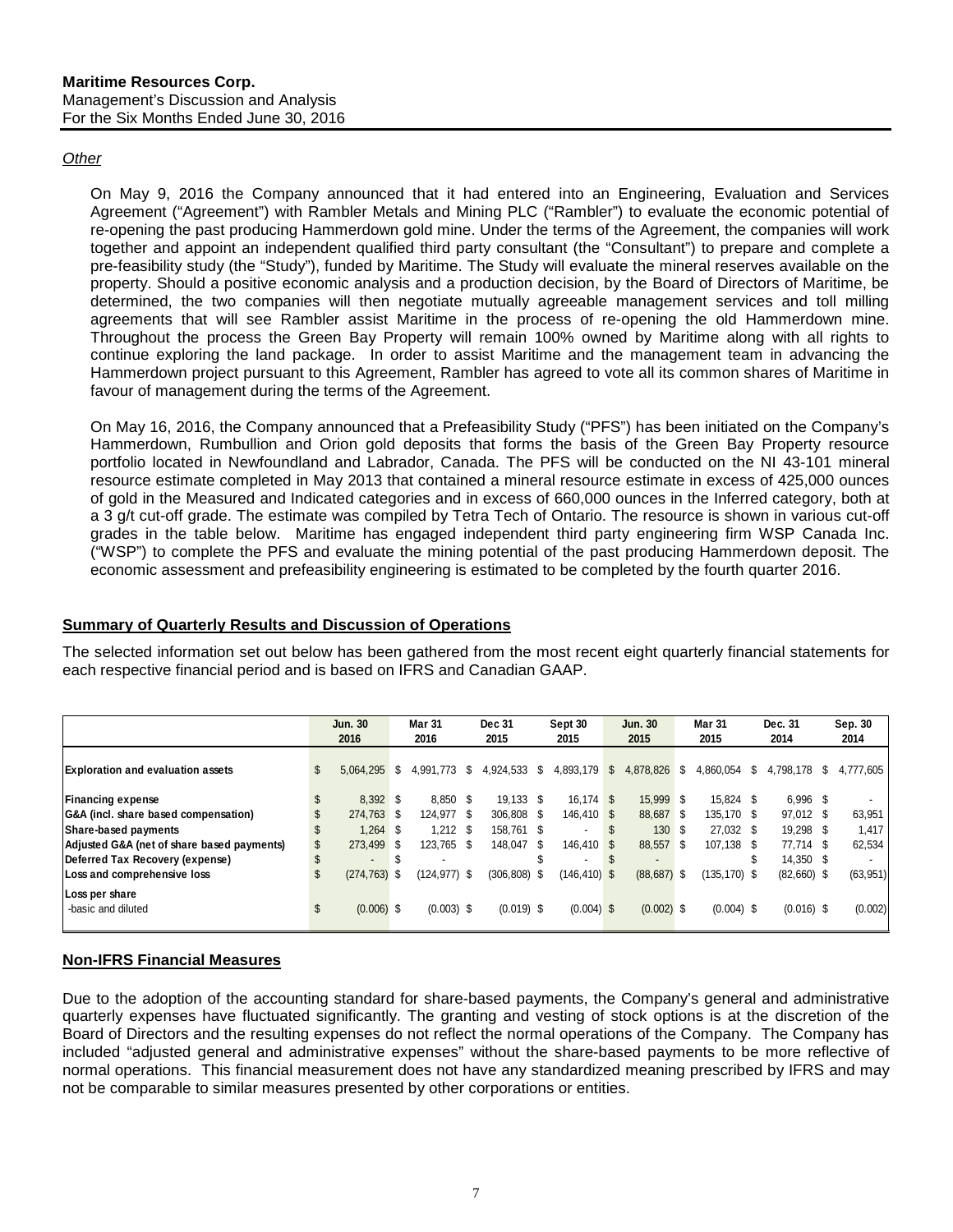#### **Discussion of Operations**

#### *- Quarter ended June 30, 2016 (the "Quarter 2016") results as compared with the quarter ended June 30, 2015 (the "Quarter 2015")*

The Company incurred total general and administrative expenses of \$274,763 during the Quarter 2016 (Quarter 2015: \$88,687). Included in general and administrative expenses are share-based payments, a non-cash item resulting from the application of the Black-Scholes Option Pricing Model using assumptions in respect of expected dividend yield average risk-free interest rates, expected life of the options and expected volatility. After deducting this non cash item, expenses were \$273,499 for the Quarter 2016 (Quarter 2015: \$88,557). The Company incurred expenditures of \$46,400 (Quarter 2015: \$23,400) on consulting, \$87,334 (Quarter 2015: \$16,674) on investor relations and promotion in connection with the various financings, \$85,373 (Quarter 2015: \$17,800) on administration, and financing expenses and interest of \$8,392 (Quarter 2015: \$15,999) in respect of the loans.

#### *- Six months ended June 30, 2016 (the "Period") compared with the six months ended June 30, 2015 (the "2015 Period")*

The Company incurred total general and administrative expenses of \$399,740 during the Period (2015 Period: \$223,855). Included in general and administrative expenses are share-based payments, a non-cash item resulting from the application of the Black-Scholes Option Pricing Model using assumptions in respect of expected dividend yield average risk-free interest rates, expected life of the options and expected volatility. After deducting this non cash item, expenses were \$397,264 for the Period (2015 Period: \$196,692), representing an increase of approximately 79%.

The following are the major variances:

- 1. Consulting expenses increased by approximately 64% as to \$76,800 for the Period (2015 Period: \$46,800). The increase is the result of fees for the services of the current CEO, which did not begin until April 1, 2015.
- 2. In respect of Non-executive Directors' fees, effective April 1, 2015, the Company agreed to provide for directors' fees, as to \$1,500 per month for each of the 5 non-executive directors. At June 30, 2016, directors' fees, totalling \$106,500, remained unpaid.
- 3. Financing expense and interest on loans payable of \$17,242 for the Period (2015 Period: \$31,821) relates to loans and amortization of the value of bonus shares issued to lenders.
- 4. Investor relations increased to \$114,597 (2015 Period: \$44,798) in respect of expenses for the private placements.
- 5. Share-based payments of \$2,476 for the Period (2015 Period: \$27,163) were recognized in respect of the vesting of stock option, in relation to the following:

|                       | For the Six Months Ended |               |    |        |  |  |  |  |  |
|-----------------------|--------------------------|---------------|----|--------|--|--|--|--|--|
|                       | June 30, 2016            | June 30, 2015 |    |        |  |  |  |  |  |
| Accounting            | S                        |               |    |        |  |  |  |  |  |
| Consulting            |                          |               | S  |        |  |  |  |  |  |
| Investor relations    | \$                       | 2,476         | \$ | 27,163 |  |  |  |  |  |
| Salaries and benefits | S.                       |               |    |        |  |  |  |  |  |
|                       |                          | 2.476         |    | 27,163 |  |  |  |  |  |

#### <span id="page-7-0"></span>**Liquidity**

The financial statements are prepared on a 'going concern' basis, which contemplates that the Company will continue in operation for the foreseeable future and will be able to realize its assets and discharge its liabilities in the normal course of business. The Company's ability to continue as a going concern is dependent on its ability to raise additional funds or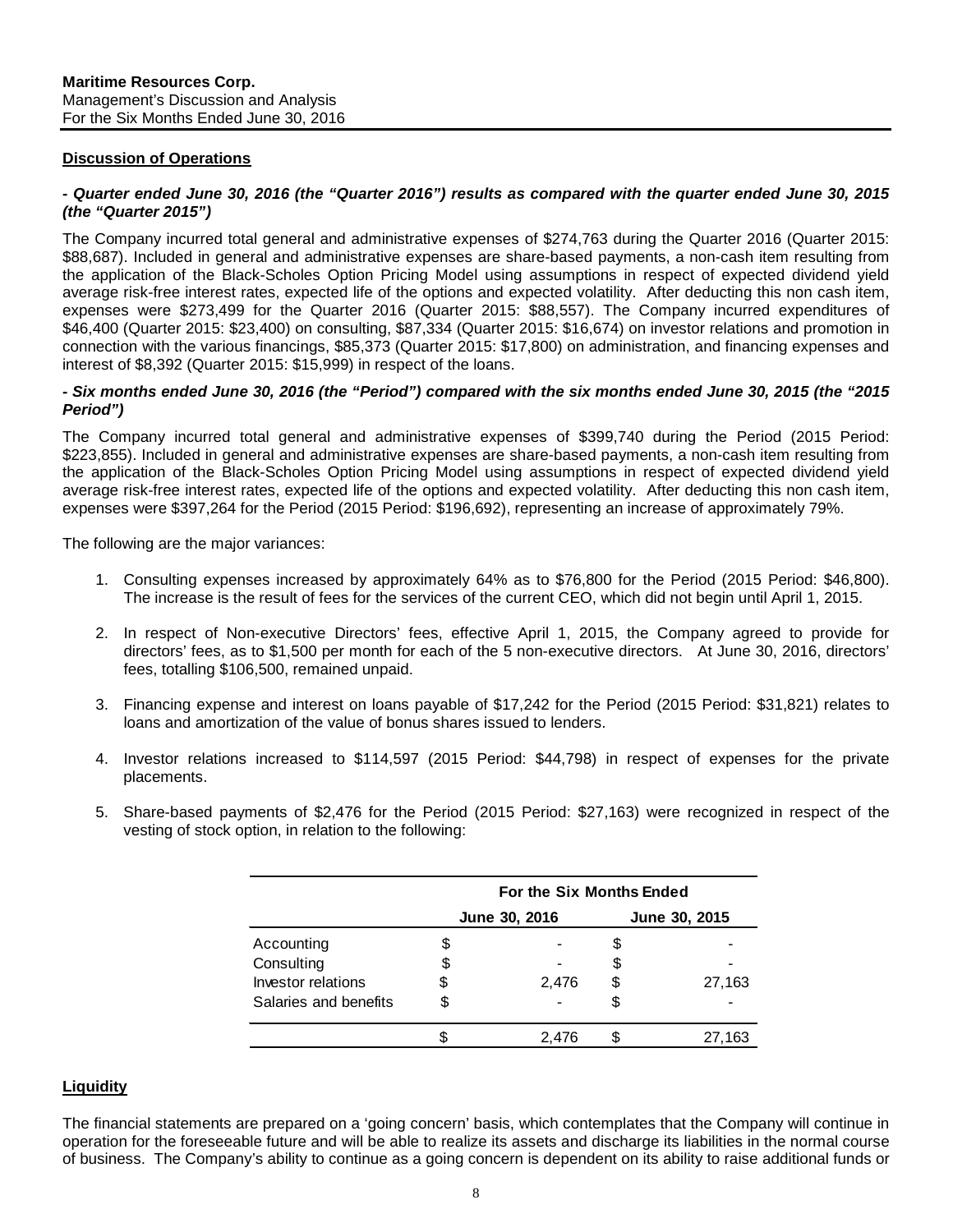the attainment of profitable operations. The Company will need to raise or borrow money for exploration and administration expenditures, and to settle current liabilities, and to ensure it maintains sufficient funds to keep its claims and property agreements in good standing. Current sources of funding are undetermined and management continues to review potential financings options. Although the Company has been successful at raising funds in the past through the issuance of share capital, it is uncertain whether it will be successful or able to continue to do so in the future.

At June 30, 2016, the Company had:

- A deficit of \$2,741,035 (December 31, 2015: \$2,341,295).
- Working capital deficit of \$277,767 (December 31, 2015: \$714,209).
- Cash of \$264,574 (December 31, 2015: \$2,119).
- Accounts payable and accrued liabilities, including interest payable on loan, of \$238,454 (December 31, 2015: \$368,366), which are due in the short term.
- Principal on loans of \$330,000 (December 31, 2015: \$355,000).

#### <span id="page-8-0"></span>**Liquidity Outlook**

The Company's cash position is highly dependent on the ability to raise cash through financings and the expenditures on its exploration programs. Capital expenditures are not expected to have any material impact on liquidity. Management believes that even with the financings completed in the Period, the Company will need external financings in order to fund further exploration. As results of exploration programs are determined and other opportunities become available to the Company, management may complete an external financing as required.

The outlook is based on the Company's current financial position and is subject to change if opportunities become available based on current exploration program results and/or external opportunities. At present, the Company's operations do not generate cash inflows and its financial success is dependent on management's ability to discover economically viable mineral deposits. The mineral exploration process can take many years and is subject to factors that are beyond the Company's control. In order to finance the Company's future exploration programs and to cover administrative and overhead expenses, the Company raises money through equity sales, from the exercise of convertible securities and from optioning its resource properties. Many factors influence the Company's ability to raise funds, including the health of the resource market, the climate for mineral exploration investment, the Company's track record, and the experience and calibre of its management. Actual funding requirements may vary from those planned due to a number of factors, including the progress of exploration activities. Management believes it will be able to raise equity capital as required in the long term, but recognizes that there will be risks involved which may be beyond its control.

#### <span id="page-8-1"></span>**Related Party Transactions**

#### *Services*

Effective July 1, 2014 the Company entered into arrangement with an administration and exploration services contractor ("AESC") in which a director is a shareholder, pursuant to which it receives office, administrative and exploration services. For the periods ended June 30, 2016 and 2015, the Company was charged for exploration costs and to reimburse office and administrative costs as follows:

|                       |        |     | For the Three Months Ended For the Six Months Ended |  |        |   |        |
|-----------------------|--------|-----|-----------------------------------------------------|--|--------|---|--------|
|                       | 2016   |     | 2015                                                |  | 2016   |   | 2015   |
| Rent                  | 10.178 | \$  | 9.000                                               |  | 20.357 | S | 18,000 |
| Consulting            |        |     | -                                                   |  |        |   | 7,500  |
| Geological consulting |        |     | 15,000                                              |  |        |   | 28,050 |
| Office administration | 1.913  |     | 3.776                                               |  | 3.534  |   | 8,332  |
|                       | 12.091 | \$. | 27.776                                              |  | 23.891 |   | 61,882 |

At June 30, 2016 the company owed \$843 (2015: \$Nil) to AESC.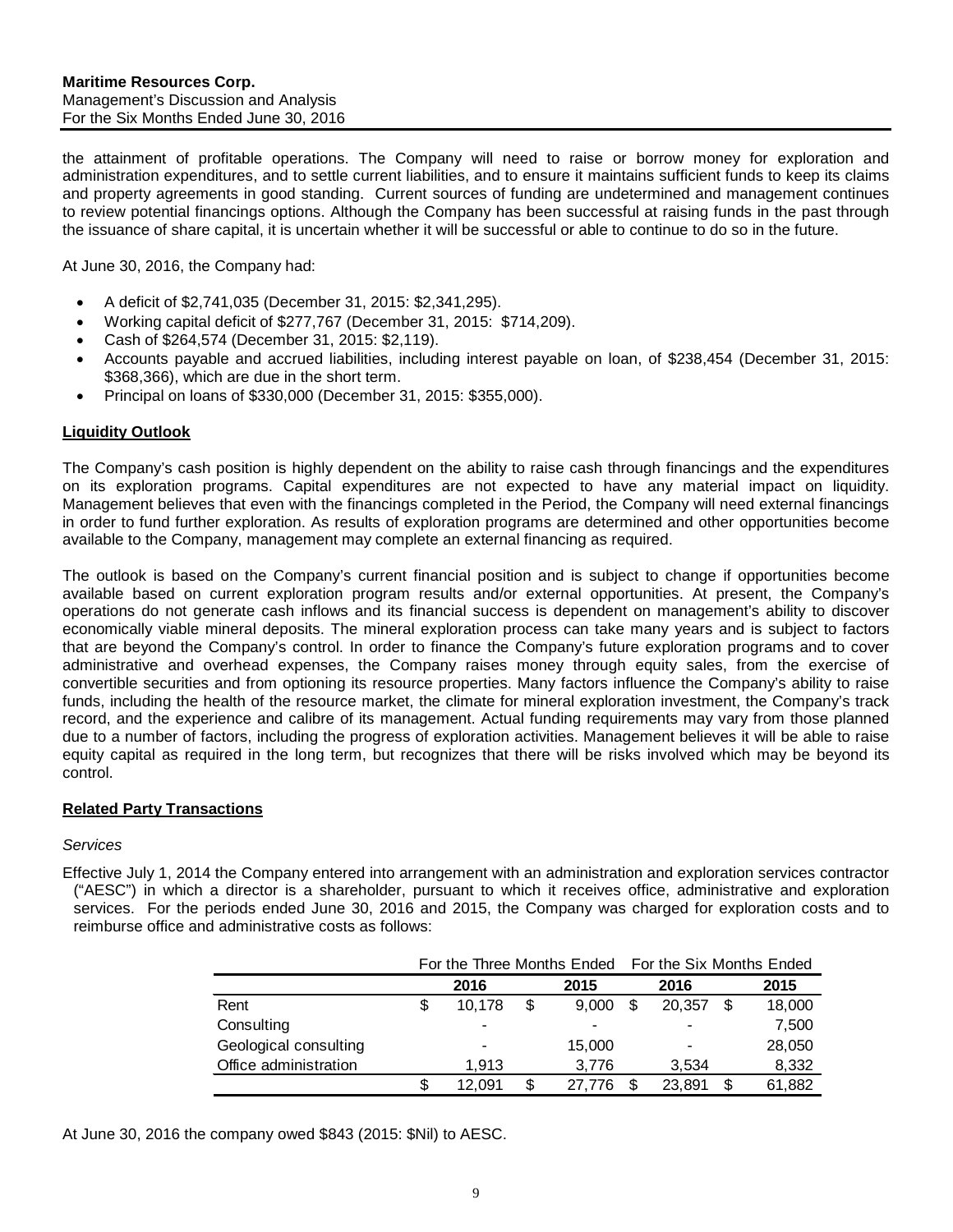#### *Loans*

In respect of the 2014 Notes, the Company received gross proceeds of \$275,000, of which \$125,000 was provided by parties related to the Company, and issued 166,666 common shares valued at \$17,330 as bonus shares to these related parties. At June 30, 2016, interest of \$19,569 was owed to those related parties.

In respect of the 2015 Notes the Company received \$12,500 from key management and directors to the Company. At June 30, 2016, interest of \$1,295 (2015: \$Nil) and principal of \$12,500 (2015: \$Nil) was owed to those related parties.

|           | 2014 Notes          | 2015 Notes       |                     |  |  |  |  |
|-----------|---------------------|------------------|---------------------|--|--|--|--|
| Principal | <b>Bonus shares</b> | <b>Principal</b> | <b>Bonus shares</b> |  |  |  |  |
| (\$)      | (#)                 | (S)              | (#)                 |  |  |  |  |
|           |                     |                  |                     |  |  |  |  |
| 125,000   | 166,666             | 12,500           |                     |  |  |  |  |

#### <span id="page-9-0"></span>**Compensation of Key Management Personnel**

Key management personnel consists of Douglas Fulcher (CEO and President and a Director of the Company), Jeannine Webb (CFO), Bernard Kahlert (VP, Exploration), Janice Davies (Corporate Secretary) and the non-executive Directors of the Company (Maynard Brown, David McCue, Allan Williams, Peter Mercer and Andrew Pooler).

| Consulting            | BT&T Equities, a company owned by Douglas Fulcher, CEO                                                            |
|-----------------------|-------------------------------------------------------------------------------------------------------------------|
|                       | Neon Rainbow Holdings Ltd., a company owned by Allan Williams, Director                                           |
|                       | JD Consulting Ltd., a company owned by Janice Davies, Corporate Secretary                                         |
|                       | Venturex Consulting, a company owned by Jeannine Webb, CFO                                                        |
|                       | Pamicon Developments, a company in which Douglas Fulcher, CEO and President, and<br>a director, is a shareholder. |
| Geological consulting | B.H. Kahlert & Associates Ltd., is a company owned by Bernard Kahlert, VP of Exploration                          |

The remuneration, including stock-based compensation, of key management personnel during the period ended June 30, 2016 and 2015 were as follows:

|                       |    |        | For the Three Months Ended | For the Six Months Ended |  |         |     |                          |
|-----------------------|----|--------|----------------------------|--------------------------|--|---------|-----|--------------------------|
|                       |    | 2016   |                            | 2015                     |  | 2016    |     | 2015                     |
| Consulting            | \$ | 38.400 | S                          | 23,400                   |  | 76.800  | \$. | 46,800                   |
| Directors' fees       |    | 22,500 |                            | $\overline{\phantom{0}}$ |  | 45.000  |     | $\overline{\phantom{0}}$ |
| Geological consulting |    | 21,000 |                            | 16,200                   |  | 37,800  |     | 32,400                   |
| Share-based payments  |    | 1.264  |                            | 130                      |  | 2.476   |     | 27,163                   |
|                       | S  | 83.164 | S                          | 39.730                   |  | 162.076 |     | 106,363                  |

At June 30, 2016, in respect of services provided to and expenses incurred on behalf of the Company during the period ended June 30, 2016, the Company owed \$7,875 (2015: \$Nil) to the CEO and a director of the Company,\$22,050 (2015:\$Nil) to an officer and former director of the Company,\$2,625 (2015: \$Nil) to the CFO of the Company, and \$3,040 (2015: \$Nil ) to an officer of the Company, and \$2,275 to a director of the Company. Effective April 1, 2015, the Company has agreed to provide for directors' fees, as to \$1,500 per month for each of the 5 non-executive directors. At June 30, 2016, directors' fees, totaling \$106,500, remain unpaid. Key management personnel were not paid postemployment benefits, termination benefits or other long-term benefits during the Period.

#### <span id="page-9-1"></span>**Proposed Transactions**

There are no proposed transactions to be reported.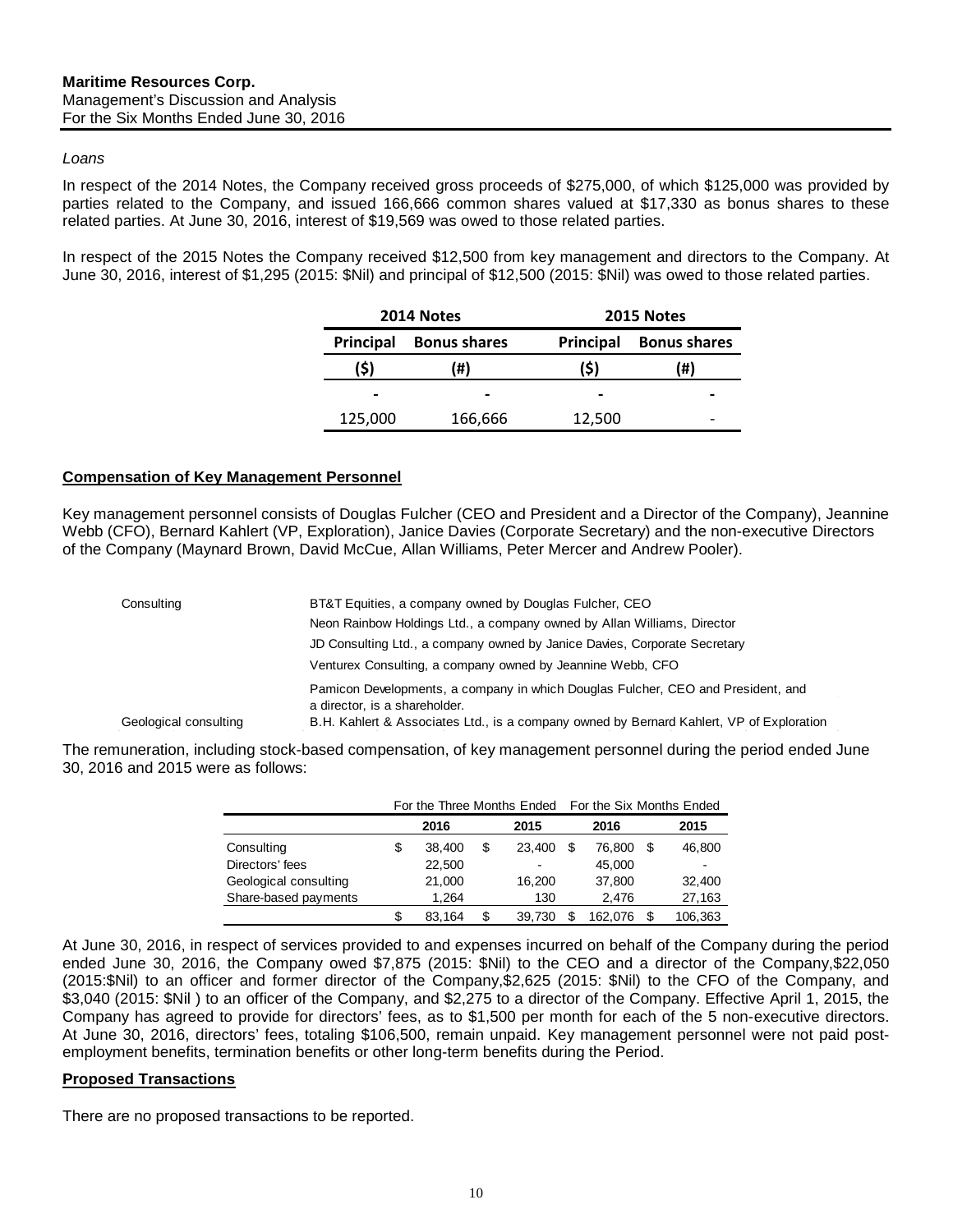## <span id="page-10-0"></span>**Subsequent events**

- On July 19, 2016, the Company closed the Third Offering, for gross proceeds of \$2,250,000, as well as an oversubscription of 10% (\$225,00) for total gross proceeds of \$2,475,000, pursuant to which it issued the following:
	- o 16,500,000 common shares
	- o Third Warrants allowing for the purchase up to, in the aggregate, 8,250,000 common shares at \$0.20 per common share until July 19, 2019
	- o 16,500,000 Third Royalty Units

In connection with the Third Offering, finders' fees of \$178,605 were paid and 1,190,700 Finder/Broker Warrants were issued, with the Finder/Broker Warrants having the same terms as the Third Warrants.

- On July 29, 2016 the Company granted incentive stock options to directors, officers, employees and consultants of the Company allowing for the purchase of up to, in the aggregate, 2,400,000 shares at \$0.25 per share until July 29, 2021.
- On August 10, 2016, the Company announced the appointment of Andrew Pooler, a Director, as the Company's Chief Operating Officer (COO), to oversee the Prefeasibility Study ("PFS") currently being completed by WSP Canada Inc. ("WSP"), as well as the development and eventual operations of the Hammerdown Project. Mr. Pooler holds a Bachelor of Science degree in Mining Engineering from the University of Idaho and has more than 30 years of experience as a mining engineer and operations executive.

#### <span id="page-10-1"></span>**Off Balance Sheet Arrangements**

The Company has no off balance sheet arrangements.

#### <span id="page-10-2"></span>**Risks and Uncertainties Related to the Company's Business**

Resource exploration is a speculative business and involves a high degree of risk. There is a significant probability that the expenditures made by the Company in exploring its properties will not result in discoveries of commercial quantities of minerals. A high level of ongoing expenditures is required to locate and estimate ore reserves, which are the basis for further development of a property. Capital expenditures to attain commercial production stage could be substantial. The following sets out the principal risks faced by the Company.

Exploration. The Company is seeking mineral deposits on exploration projects where there are not yet established commercial quantities. There can be no assurance that economic concentrations of minerals will be determined to exist on the Company's property holdings within existing investors' investment horizons or at all. The failure to establish such economic concentrations could have a material adverse outcome on the Company and its securities. The Company's planned programs and budgets for exploration work are subject to revision at any time to take into account results to date. The revision, reduction or curtailment of exploration programsand budgets could have a material adverse outcome on the Company and its securities.

Market. The Company's securities trade on public markets and the trading value thereof is determined by the evaluations, perceptions and sentiments of both individual investors and the investment community taken as a whole. Such evaluations, perceptions and sentiments are subject to change; both in short term time horizons and longer term time horizons. An adverse change in investor evaluations, perceptions and sentiments could have a material adverse outcome on the Company and its securities.

Commodity Price. The Company's exploration projects are primarily related to exploration for gold and other precious metals in Canada. These minerals have recently been the subject of significant price fluctuations, and as such, there can be no assurance that that investors' evaluations, perceptions, beliefs and sentiments will continue to favour these target commodities. An adverse change in these commodities' prices, or in investors' beliefs about trends in those prices, could have a material adverse outcome on the Company and its securities.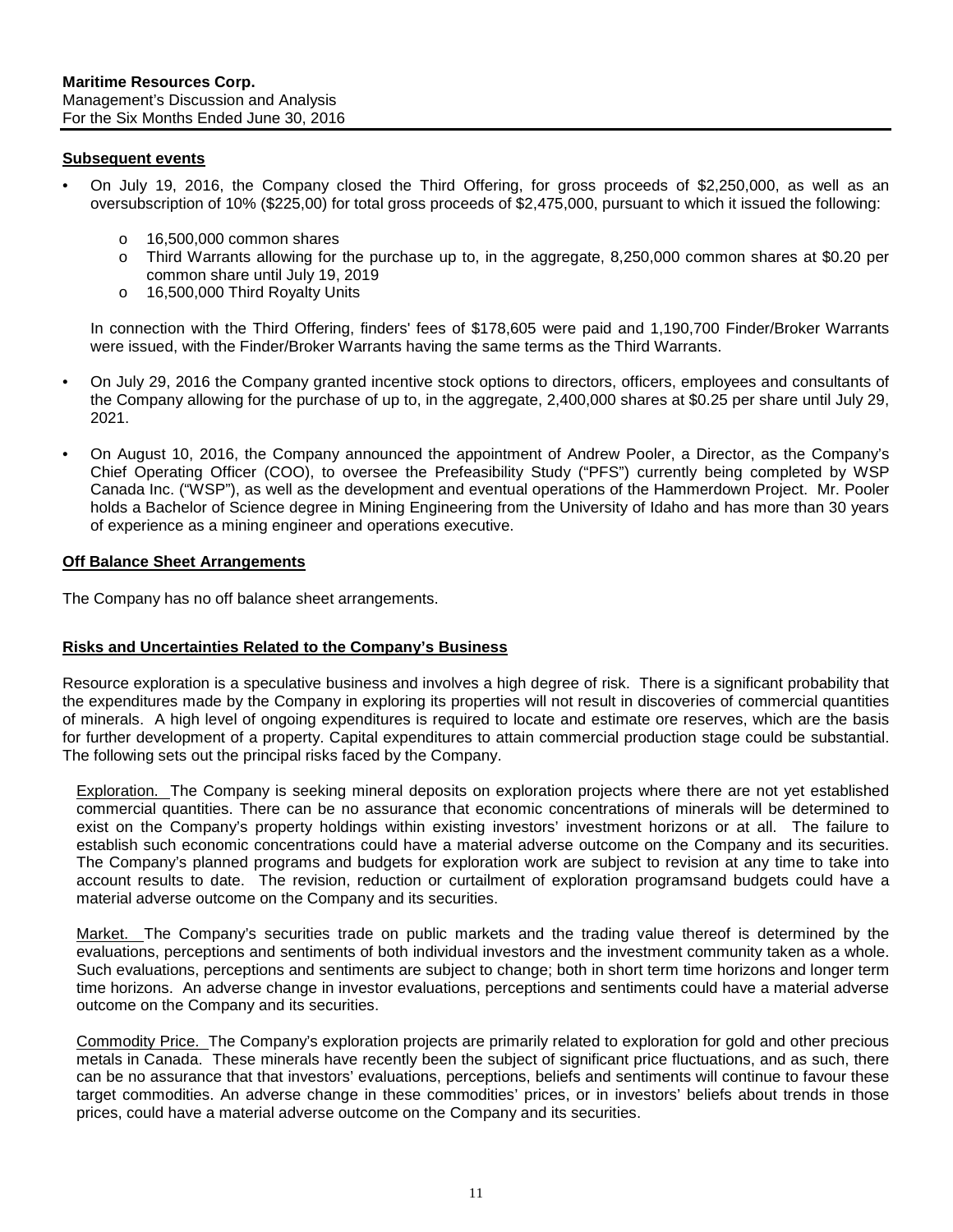Title. Although the Company has exercised the usual due diligence with respect to title to properties in which it has interests, there is no guarantee that title to the properties will not be challenged or impugned. The Company's mineral property interests may be subject to prior unregistered agreements or transfers or land claims, and title may be affected by undetected defects.

Financing. Exploration and development of mineral deposits is an expensive process, and frequently the greater the level of interim stage success the more expensive it can become. The Company has no producing properties and generates no operating revenues; therefore, for the foreseeable future, it will be dependent upon selling equity in the capital markets to provide financing for its continuing substantial exploration budgets. While the Company has been successful in obtaining financing from the capital markets for its projects in recent years, there can be no assurance that the capital markets will remain favourable in the future, and/or that the Company will be able to raise the financing needed to continue its exploration programs on favourable terms, or at all. Restrictions on the Company's ability to finance could have a material adverse outcome on the Company and its securities.

Share Price Volatility and Price Fluctuations. In recent years, the securities markets in Canada have experienced a high level of price and volume volatility, and the market prices of securities of many companies, particularly junior mineral exploration companies, like the Company, have experienced wide fluctuations which have not necessarily been related to the operating performance, underlying asset values or prospects of such companies. There can be no assurance that these price fluctuations and volatility will not continue to occur.

Key Personnel. The Company's exploration efforts are dependent to a large degree on the skills and experience of certain of its key personnel. The Company does not maintain "key man" insurance policies on these individuals. Should the availability of these persons' skills and experience be in any way reduced or curtailed, this could have a material adverse outcome on the Company and its securities.

Competition. Significant and increasing competition exists for the limited number of mineral property acquisition opportunities available. As a result of this competition, some of which is with large established mining companies with substantial capabilities and greater financial and technical resources than the Company, the Company may be unable to acquire additional attractive mineral properties on terms it considers acceptable.

Realization of Assets. Exploration and evaluation assets comprise a substantial portion of the Company's assets. Realization of the Company's investment in these assets is dependent upon the establishment of legal ownership, the attainment of successful production from the properties or from the proceeds of their disposal. Resource exploration and development is highly speculative and involves inherent risks. While the rewards if an ore body is discovered can be substantial, few properties that are explored are ultimately developed into producing mines. There can be no assurance that current exploration programs will result in the discovery of economically viable quantities of ore. The amounts shown for acquisition costs and deferred exploration expenditures represent costs incurred to date and do not necessarily reflect present or future values.

Environmental and Other Regulatory Requirements. The current or future operations of the Company, including development activities and commencement of production on its properties, require permits from various governmental authorities and such operations are and will be subject to laws and regulations governing prospecting, development, mining, production, exports, taxes, labour standards, occupational health, waste disposal, toxic substances, land use, environmental protection, safety and other matters. Companies engaged in the development and operation of mines and related facilities could experience increased costs, and delays in production and other schedules as a result of the need to comply with applicable laws, regulations and permits. There can be no assurance that approvals and permits required to commence production on its properties will be obtained on a timely basis, or at all. Additional permits and studies, which may include environmental impact studies conducted before permits can be obtained, may be necessary prior to operation of the properties in which the Company has interests and there can be no assurance that the Company will be able to obtain or maintain all necessary permits that may be required to commence construction, development or operation of mining facilities at these properties on terms which enable operations to be conducted at economically justifiable costs. Failure to comply with applicable laws, regulations, and permitting requirements may result in enforcement actions there under, including orders issued by regulatory or judicial authorities causing operations to cease or be curtailed, and may include corrective measures requiring capital expenditures, installation of additional equipment, or remedial actions. Parties engaged in mining operations or extraction operations may be required to compensate those suffering loss or damage by reason of such activities and may have civil or criminal fines or penalties imposed for violations of applicable laws or regulations.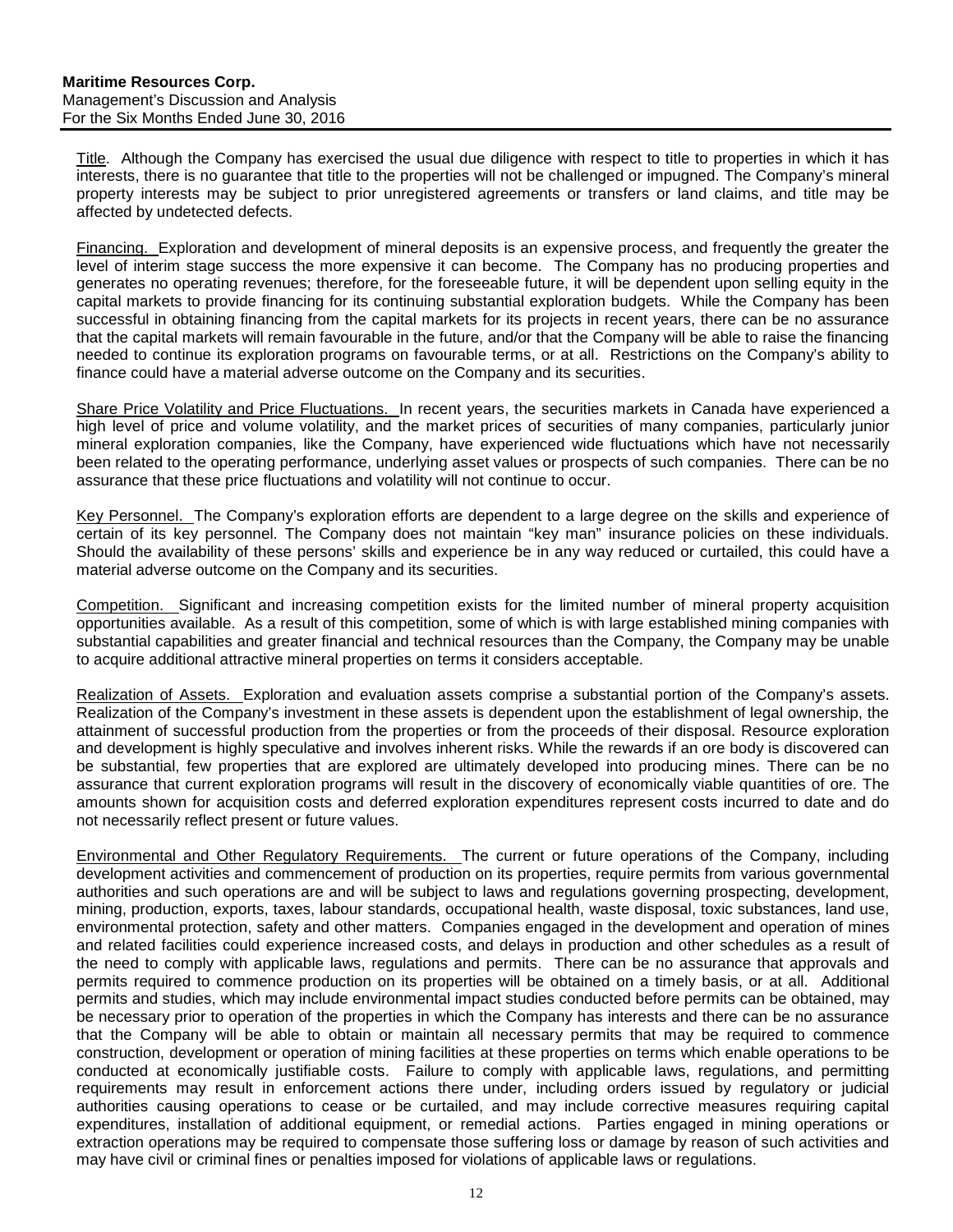Amendments to current laws, regulations and permits governing operations and activities of mining companies, or more stringent implementation thereof, could have a material adverse impact on the Company and cause increases in capital expenditures or production costs or reduction in levels of production at producing properties or abandonment or delays in development of new mineral exploration properties. To the best of the Company's knowledge, it is currently operating in compliance with all applicable environmental regulations.

History of Net Losses; Accumulated Deficit; Lack of Revenue from Operations. The Company has incurred net losses to date. The Company has not yet had any revenue from the exploration activities on its properties. Even if the Company commences development of certain of its properties, the Company may continue to incur losses. There is no certainty that the Company will produce revenue, operate profitably or provide a return on investment in the future.

Uninsurable. The Company and its subsidiaries may become subject to liability for pollution, fire, explosion and other risks against which it cannot insure or against which it may elect not to insure. Such events could result in substantial damage to property and personal injury. The payment of any such liabilities may have a material, adverse effect on the Company's financial position.

Legal Proceedings. As at the date of the Report, there were no legal proceedings against or by the Company.

Critical Accounting Estimates. In the preparation of financial information, management makes judgments, estimates and assumptions that affect, amongst other things, the carrying value of its mineral property assets. All deferred mineral property expenditures are reviewed, on a property-by-property basis, to consider whether there are any conditions that may indicate impairment. When the carrying value of a property exceeds its net recoverable amount that may be estimated by quantifiable evidence of an economic geological resource or reserve, joint venture expenditure commitments or the Company's assessment of its ability to sell the property for an amount exceeding the deferred costs, a provision is made for the impairment in value. Management's estimates of exploration, operating, capital and reclamation costs, if any, are subject to certain risks and uncertainties which may affect the recoverability of mineral property costs. Although management has used its best judgment to estimate of these factors, it is possible that changes could occur in the near term that could adversely affect management's estimate of the net cash flow to be generated from its properties. The Company also uses the Black-Scholes Option Pricing Model in relation to share based payments. Option pricing models require the input of highly subjective assumptions including the expected price volatility. Changes in the subjective input assumptions can materially affect the fair value estimate, and therefore the existing models do not necessarily provide a reliable single measure of the fair value of the Company's stock options granted/vested during the period.

## <span id="page-12-0"></span>**Other MD&A Disclosure Requirements**

#### **New Accounting Policies**

#### **Standards, Amendments and Interpretations Affecting the 2014 and Future Year-Ends**

#### Adoption of new IFRS pronouncements

The adoption of the following new IFRS pronouncements did not have an effect on the Company's financial statements:

- IAS 32, "Financial Instruments: Presentation" was adopted by the Company on January 1, 2014. IAS 32 applies to the offsetting of financial assets and financial liabilities.
- IFRS 10, "Exception from Consolidation for "Investment Entities"" in conjunction with IFRS 12 and IAS 27, was adopted by the Company on January 1, 2014. IFRS 10 amends the definition of "Investment Entity" and introduces and an exception from consolidation for investment entities. IFRS 12 and IAS 27 are amended to introduce disclosures required by an investment entity.

New accounting standards not yet adopted:

• IAS 36, "Impairment of Assets" is effective for annual periods beginning on or after July 1, 2014.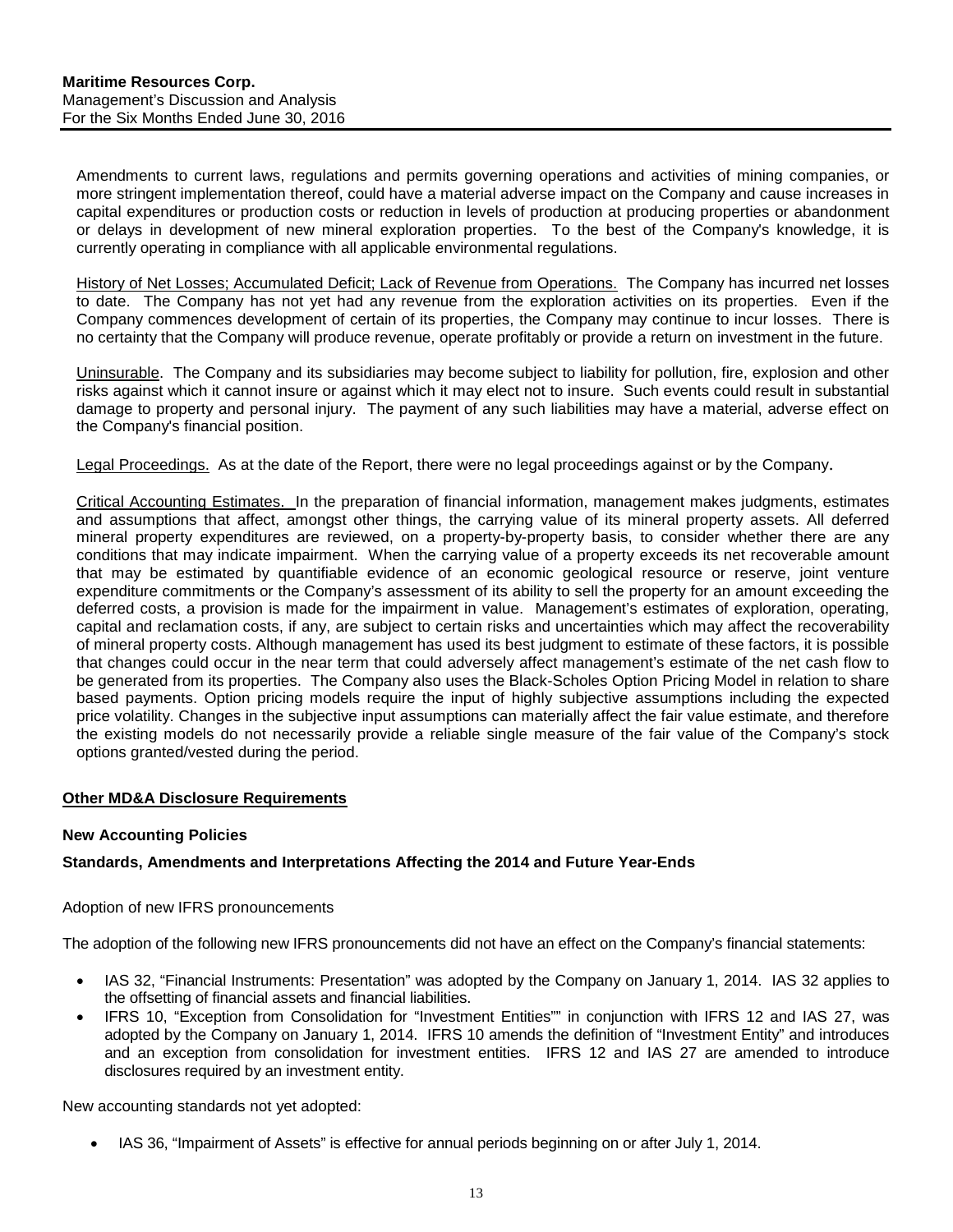- IFRS 7, "Financial Instruments: Disclosures" (amendments) is effective for annual periods beginning on or after January 1, 2016.
- IFRS 14, "Regulatory Deferral Accounts" is effective for annual periods beginning on or after January 1, 2016.
- IFRS 15, "Revenue from Contracts with Customers" is effective for annual periods beginning on or after January 1, 2017.
- IFRS 9, "Financial Instruments: Classification and Measurement" is effective for annual periods beginning on or after January 1, 2018.

The Company is currently evaluating the impact of these new and amended standards on its financial statements. The impact is not expected to have a material impact on the statements of financial position or results of operations.

#### **Financial Instruments & Other Instruments**

The Company has classified its cash as fair value through profit or loss (using level 1 of the fair value hierarchy); receivables (excluding tax arrangements) as loans and receivables; and accounts payable and accrued liabilities and loans as other financial liabilities.

(a) Fair value

The carrying values of cash, receivables, and accounts payable and accrued liabilities approximate their fair values due to the short-term maturity of these financial instruments.

(b) Credit risk

Credit risk is the risk that a counter party to a financial instrument will fail to discharge its contractual obligations. The Company is exposed to credit risk with respect to its cash, restricted cash and receivables, other than Goods and Services Tax ("GST") and government funding which may be receivable. The maximum exposure to loss arising from accounts receivable is equal to their carrying amounts.

The Company manages credit risk with respect to its cash by maintaining demand deposits with a major Canadian financial institution; however, this exposes the Company's cash to concentration of credit risk as all amounts are held at a single institution.

There were no changes in the Company's approach to risk during the period ended June 30, 2016.

#### **Outstanding Share Data as at the Report Date**

| Common shares - issued and outstanding |                        |                   |                                    | 58,937,795 |
|----------------------------------------|------------------------|-------------------|------------------------------------|------------|
|                                        | Exercise price<br>(\$) |                   | Expiry Date Shares issuable<br>(#) |            |
| Warrants                               | 0.20                   | February 12, 2019 | 747,500                            |            |
|                                        | 0.20                   | April 22, 2019    | 3,017,875                          |            |
|                                        | 0.20                   | July 19, 2019     | 9,440,700                          |            |
|                                        |                        |                   |                                    | 13,206,075 |
| <b>Stock options</b>                   | 0.200                  | December 14, 2016 | 250,000                            |            |
|                                        | 0.175                  | April 26, 2017    | 200,000                            |            |
|                                        | 0.200                  | January 21, 2018  | 500,000                            |            |
|                                        | 0.280                  | May 29, 2019      | 420,000                            |            |
|                                        | 0.150                  | October 15, 2019  | 200,000                            |            |
|                                        | 0.160                  | March 4, 2020     | 150,000                            |            |
|                                        | 0.150                  | November 13, 2020 | 1,785,000                          |            |
|                                        | 0.250                  | July 29, 2021     | 2,400,000                          |            |
|                                        |                        |                   |                                    | 5,905,000  |
|                                        |                        |                   |                                    | 78,048,870 |

14